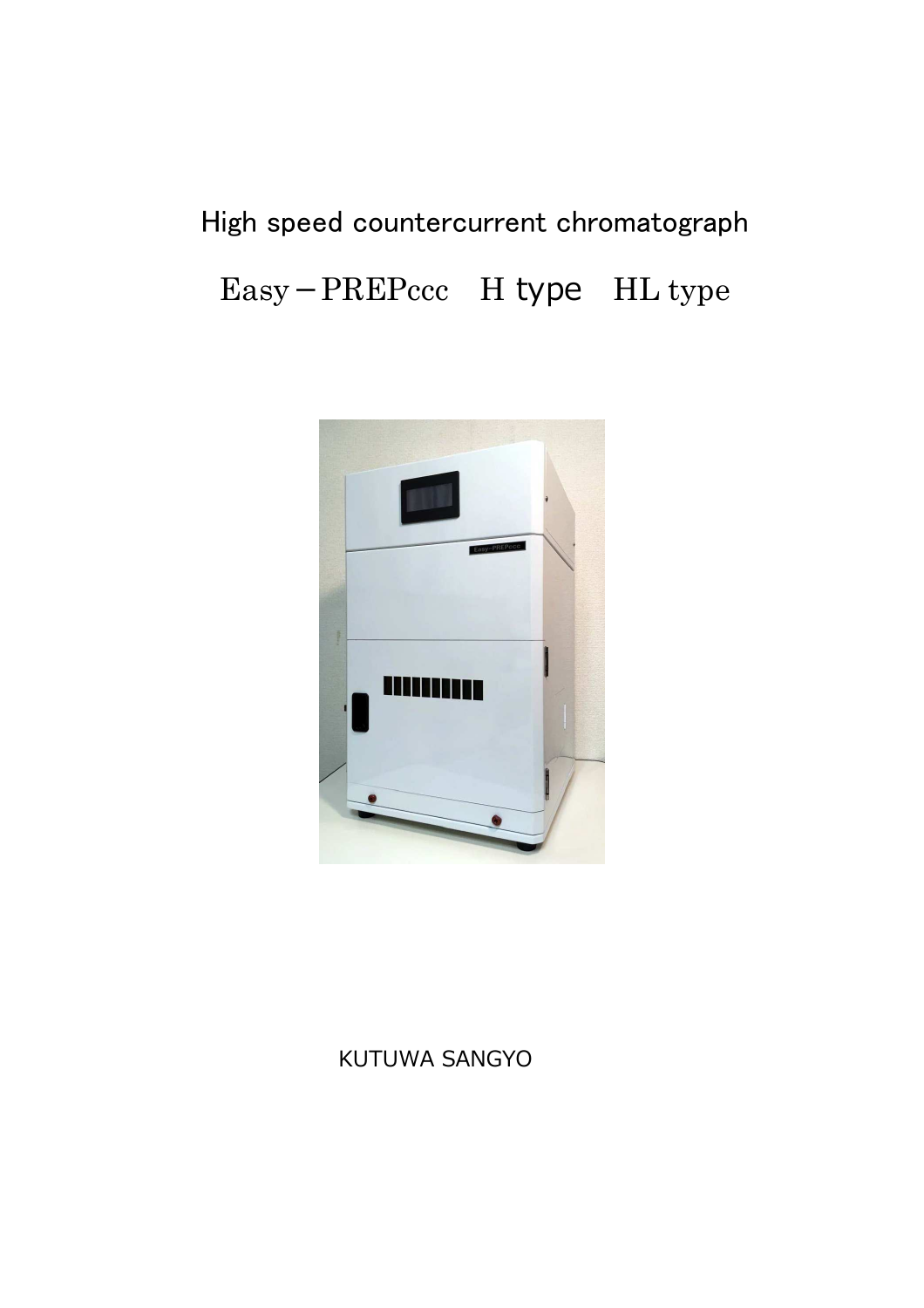

Column performanceh type machine H Sample polyphenol solvent system ethyl acetate: water (PH3)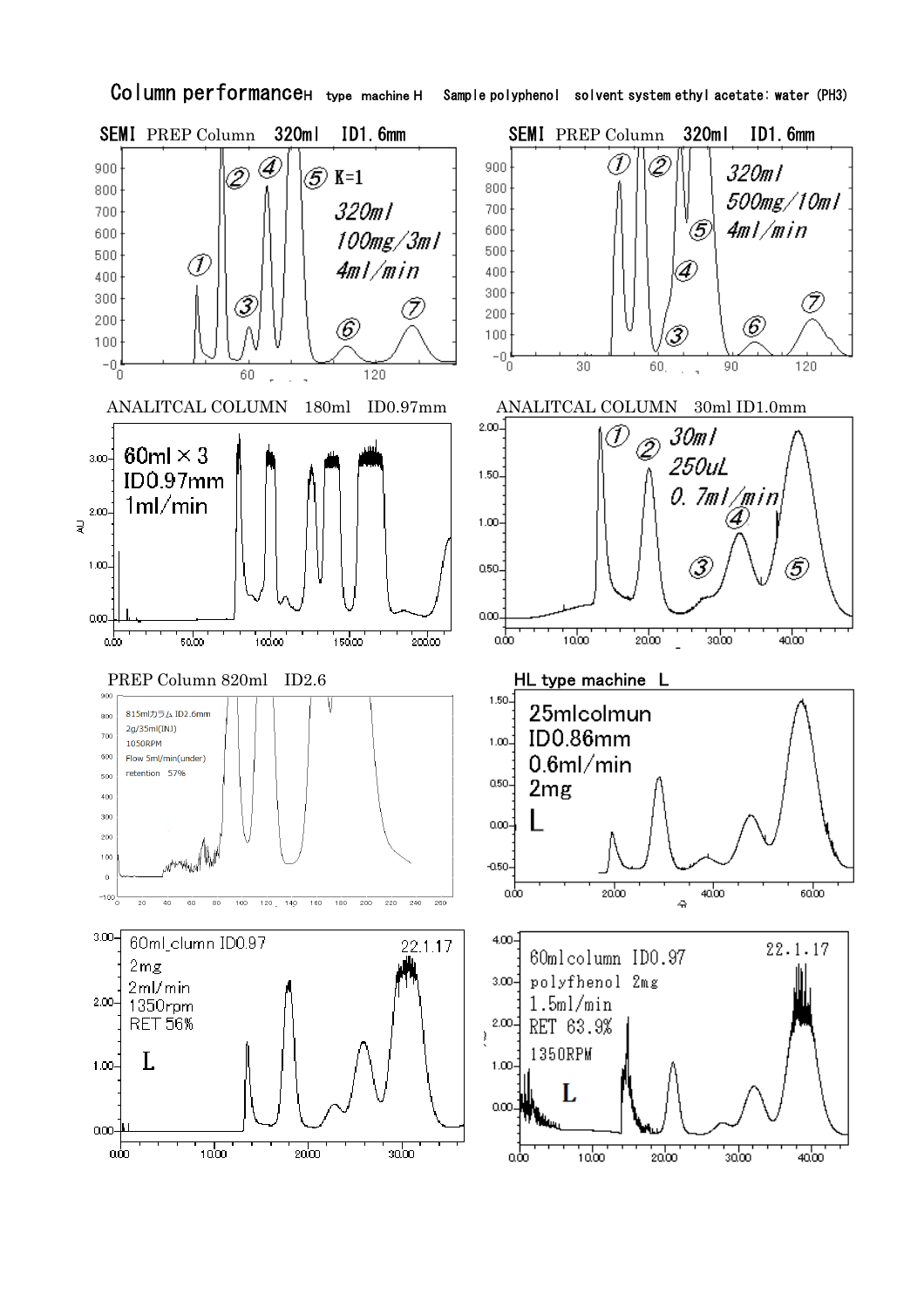### Features of Easy-PREP H type and HL type

1.Explosion-proof motor Independent rotor box and electric box

2.The touch panel makes operation easier.Timer operation is possible.The motor and PUMP can be stopped after the introduction of the fixed phase is completed.By installing a liquid leak sensor (option), the system can be automatically stopped in the event of an abnormality.

Easy-to-replace cartridge type transfer tube (column connection tube)、UV voltage input by setting threshold value Solvent front alarm (flacore start contact output)Valve switching, valve type flare, etc. are possible.U



3. Compact size Large capacity has been achieved.

The 3-column rotor system makes it possible to increase the capacity. It is a structure that does not require counterbalance.

You can also select a 1-column rotor for small-capacity columns.

4. High speed rotation is possible. The rotor is a single body with a motor and has a structure that absorbs vibration by hanging it with a spring.

5. Easy maintenance with cartridge type transfer tube assembly.(3 type)

The tip of the cartridge type transfer tube is a flange type that does not have to worry about liquid leakage.

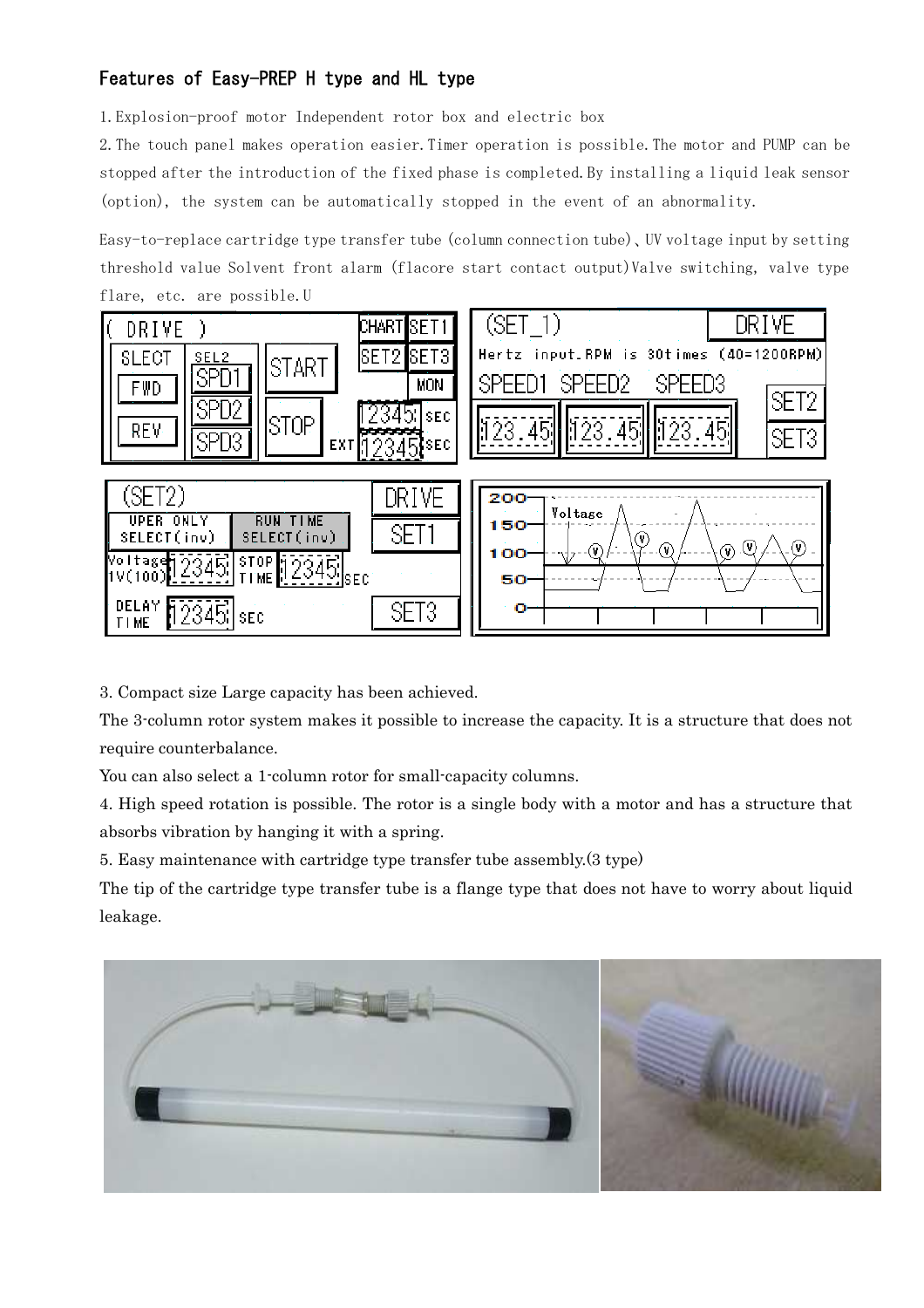(1) Side door (opened during maintenance)-



3 Flange type cartridge column can be connected easily with liquid leakage prevention.



2 Cartridge type transfer tube can be attached and removed easily.



4 With hanging rotor motor



### External terminal



- 1,2 UV(Voltage) 1 + ,2- (0,10V)
- 3.4 SF
- 5,6 PUMP STOP
- 7,8 Valve FRACTION